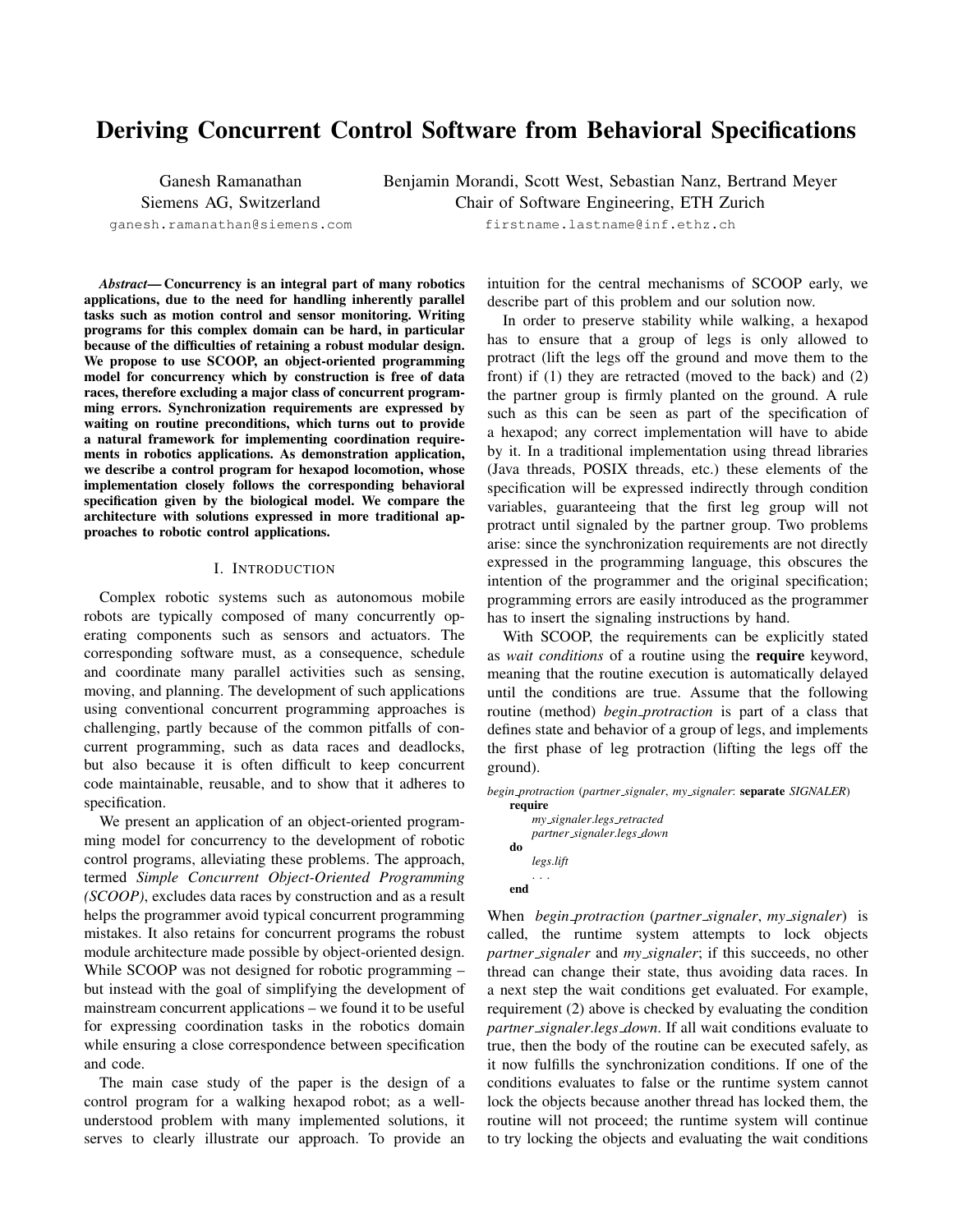until it can proceed.

The remainder of the paper expands on the hexapod case study. We first discuss related work in Section II. We provide the specification of a walking hexapod by presenting a biological model in Section III. The basics of the SCOOP concurrency model are introduced in Section IV. Section V discusses the SCOOP implementation of the hexapod control program. We compare our approach with traditional sequential, multi-threaded, and event-based programming in Section VI. Section VII discusses how our approach scales up to larger applications, and we conclude in Section VIII.

# II. RELATED WORK

An early attempt to provide a concurrent programming language for robotics was made with Concurrent C [1], which uses rendezvous-style communication to provide synchronization on top of a general-purpose language. URBI [2] is an object-oriented script language that is coupled with useful primitives for the parallelization of tasks and for flexible handling of events. It enables the expression of complex synchronization constraints using conditions. Other languages for robotic control have a more domain-specific character. Frob [3] is based on a functional language core and provides a variety of useful abstractions for programming robotic applications in a declarative way. TDL [4] is an extension of C++ that provides explicit syntax for task-level control synchronization. Similar to URBI, SCOOP takes a middle ground: it provides a higher level of abstraction than Concurrent C through object-orientation, thus allowing for a more modular design; on the other hand it provides fewer restrictions on programmers to express their intentions than a domain-specific language.

Ada [5] has been used to implement a control program for a walking hexapod in an object-oriented manner, but mainly to provide a case study for Ada programming rather than to suggest Ada as a language for robotic control. WalkNet [6] is a framework for behavior-based modeling of walking systems. It uses a set of finite state machines that are arranged in a network in such a way that they can communicate with each other. Each finite state machine selects an action based on the state of the network and then autonomously executes the action. SCOOP is not an equivalent of WalkNet, but its mechanism could be used for the implementation of this framework.

Several middlewares build on top of existing programming languages to ease the development of concurrent control software for robots. A survey can be found in [7]. The related work section of a middleware called LCM [8] by Moore et al. presents another short survey that includes MOOS [9], CARMEN [10], and ROS [11]. These middlewares provide standards, principles, applications, and libraries to support tasks such as base and sensor control, obstacle avoidance, localization, path planning, mapping, and simulation. SCOOP makes a contribution as a programming language and as such does not directly provide support for common robotics tasks. However, we discuss in Section VII the design of a robotics framework based on SCOOP.

#### III. HEXAPOD: BIOLOGICAL SPECIFICATION

Hexapods in nature have six symmetrically placed legs and are capable of walking with different patterns of leg movement (gaits). Several studies have been conducted on the mechanism of individual leg movement and inter-leg coordination. These studies have produced well-defined models of neural objects and rules of coordination between them. For the purpose of creating control software for hexapod locomotion, it is natural to base a specification on such models.

# *A. Hexapod leg*

Each leg of a hexapod is capable of executing a set of actions to propel the body. Legs have three degrees of freedom provided by three angular joints connecting the coxa, femur and tibia segments, as depicted in Figure 1.



Fig. 1. Hexapod leg

The leg is raised from the *Posterior Extreme Position* (PEP) and swings itself to the *Anterior Extreme Position* (AEP) where it is placed on the ground. This is commonly termed as *protraction* of the leg. On reaching the AEP, the leg is kept on the ground and swivels the body forward, using the foot as a pivot. This is commonly termed as *retraction* of the leg.

# *B. Hexapod gaits*

There are three kinds of leg-movement patterns in a hexapod: the *ripple*, *wave* and *tripod* gaits. The ripple gait is the slowest and allows very precise movement (only one leg is raised at a given time), while the tripod gait is the fastest (three legs raised simultaneously).

We have chosen to implement the tripod gait as it is the most precarious and hence correct coordination is critical. Figure 2 illustrates the tripod gait.



Two sets of tripod legs execute alternating sequences of protraction and retraction. The first group lifts the legs off the ground and swings to the AEP. The second group then lifts and swings to the AEP, concurrently with the first set which now retracts to the PEP. This cycle is repeated continuously.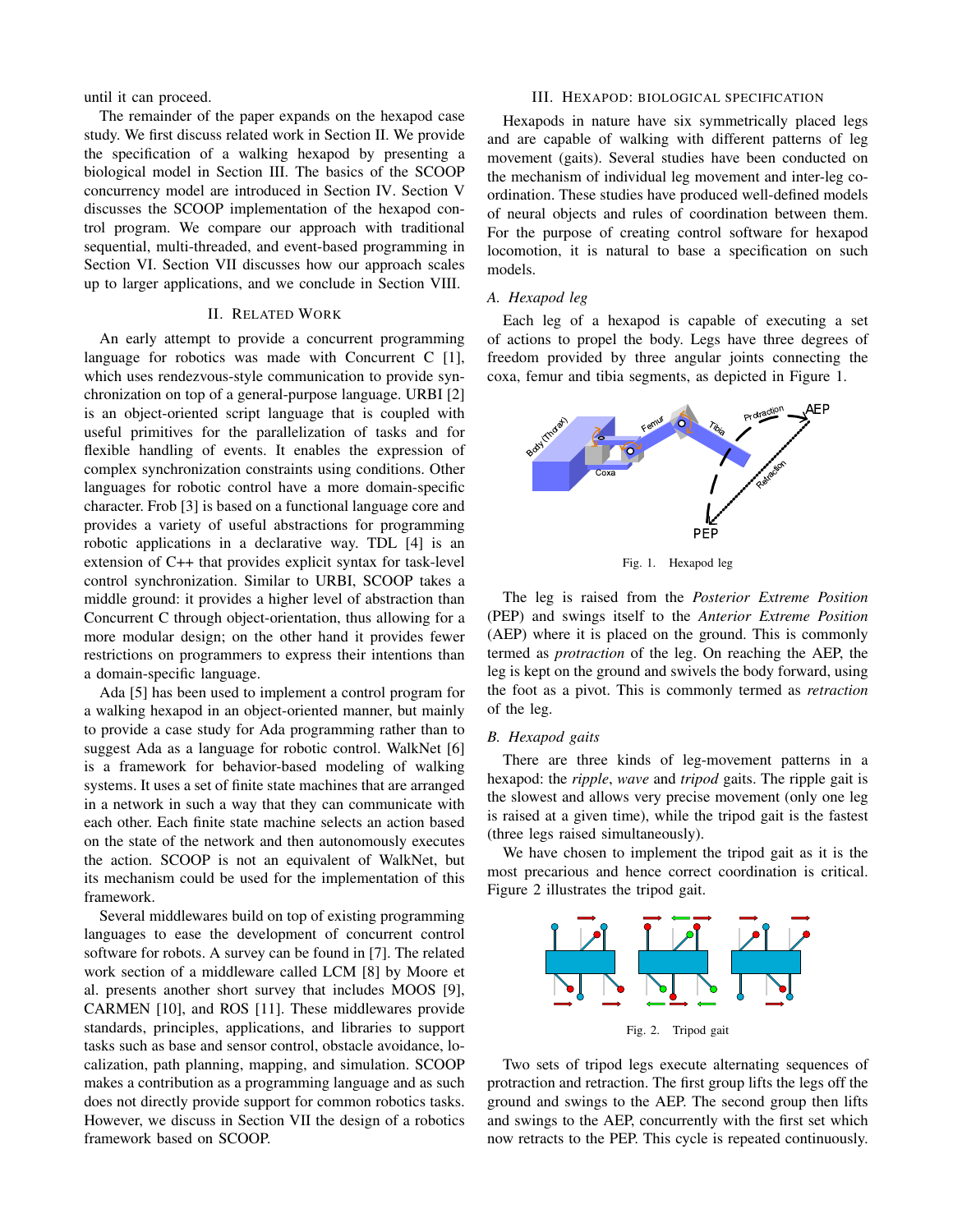We show the requirements for the tripod gait, limiting ourselves to walking on even, flat surfaces [12]:

- (R1) A leg group may lift only if the partner group is planted on ground.
- (R2) Protraction (retraction) starts on completion of retraction (protraction).
- (R3) Retraction of a leg group may only start when the partner group is raised. This is to avoid dragging of legs of the partner group.
- (R4) Protraction should end (legs depressed) only when the partner group's retraction completes. This is to avoid dragging of legs of the own group.

#### *C. Hexapod coordination for locomotion*

Extensive biological studies have been conducted to deduce the biological model of locomotion in hexapods [12], [13]. Porcino [13] describes the coordination in the form of pattern generators and inhibitory links.

A coupled set of neurons, the *Central Pattern Generator* (CPG), provides periodic electrical pulses which are 90◦ out of phase with respect to each other. These pulses trigger the motor mechanism to perform the protraction-retraction cycle. The pulses are generated continuously; the motor mechanism requires certain conditions to be satisfied before the action is executed. These conditions are enforced by "inhibitions", or gates, that block signal transmission. For example, a protraction invoking pulse will be blocked if the sensory neuron recognizes a high load, which occurs when a neighboring leg is raised.

Such inhibitions can be directly and mechanically expressed by SCOOP's wait conditions in our control program for a hexapod robot, as shown in Section V-B.

#### IV. THE SCOOP CONCURRENCY MODEL

In this section we turn to a more detailed description of the SCOOP concurrency model. Object-oriented programming models are well-suited to capture in software the components of a robot: classes define the types of components, and each component is an instance of such a class; abstraction and refinement can be included with inheritance relationships between the classes. There have been many proposals to extend the sequential object-oriented model to support concurrency; in practice, however, most applications simply extend an object-oriented language with a thread library. In threadbased models, concurrency is the result of multiple threads where each of them executes a sequence of instructions on a shared set of objects, in parallel to the other threads.

In SCOOP [14], [15], *processors* take over the role of threads. A processor is an abstract concept that must not be confused with a CPU. Just like a thread, a processor is an independent unit of control that executes instructions on a number of objects. The main difference between a thread and a processor lies in the relationship to objects. In SCOOP, every object can only be accessed by one processor: its *handler*. Each object is handled by exactly one processor; but one processor can handle multiple objects. This principle prevents data races with respect to single objects.

To illustrate the model, we take a system with one controller, one sensor, one actuator, and a mechanism that is regulated by the actuator. Figure 3 shows the objects and the associations to processors; every object that is located in a region labeled by one of the processors *p*, *q*, and *r* is handled by the respective processor.



Fig. 3. SCOOP example layout

While processor *p* can access the controller, SCOOP ensures that *p* can neither directly access the sensor, the actuator, nor the mechanism. If *p* wants to access the sensor then it must ask processor  $q$  to do the job on its behalf. To guarantee atomicity, *p* must acquire a lock on *q* before sending a job request.

The SCOOP approach expresses such locking requirements through the formal argument list of the corresponding routine. Consider the following code that shows a feature of the controller, handled by  $p$ , that starts the actuator with the value of the sensor.

*activate* (*sensor*: separate *SENSOR*; *actuator*: separate *ACTUATOR*) require *actuator*.*is ready*

local *value*: INTEGER do *value* := *sensor*.*value actuator*.*start* (*value*) end

Before executing *activate*, *p* must acquire the locks on the handlers of the formal arguments, i.e. processors *q* and *r* which are handling the sensor and the actuator, respectively. Thanks to the locks, data races cannot occur on the set of objects handled by *q* and *r*.

Note the separate keyword in the signature. A type marked with this keyword denotes an objects that may be handled by a different processor than *p*. This extension of the type system enables programmers to distinguish routines with asynchronous evaluation semantics from ordinary synchronously evaluated routines.

In our system, the actuator can only be started if it is ready. In SCOOP, such a synchronization requirement is expressed as a wait condition, written after the keyword require. Processor *p* cannot execute the activation feature until the wait condition is satisfied, i.e. the query *actuator*. *is ready* is true.

Once the wait condition is satisfied, processor *p* can start with the execution of the routine body. Figure 4 illustrates the interaction between the processors. In the first step, *p* calls *sensor*.*value* to get the value of the sensor handled by *q*. Processor *p* waits automatically until *q* returns the result,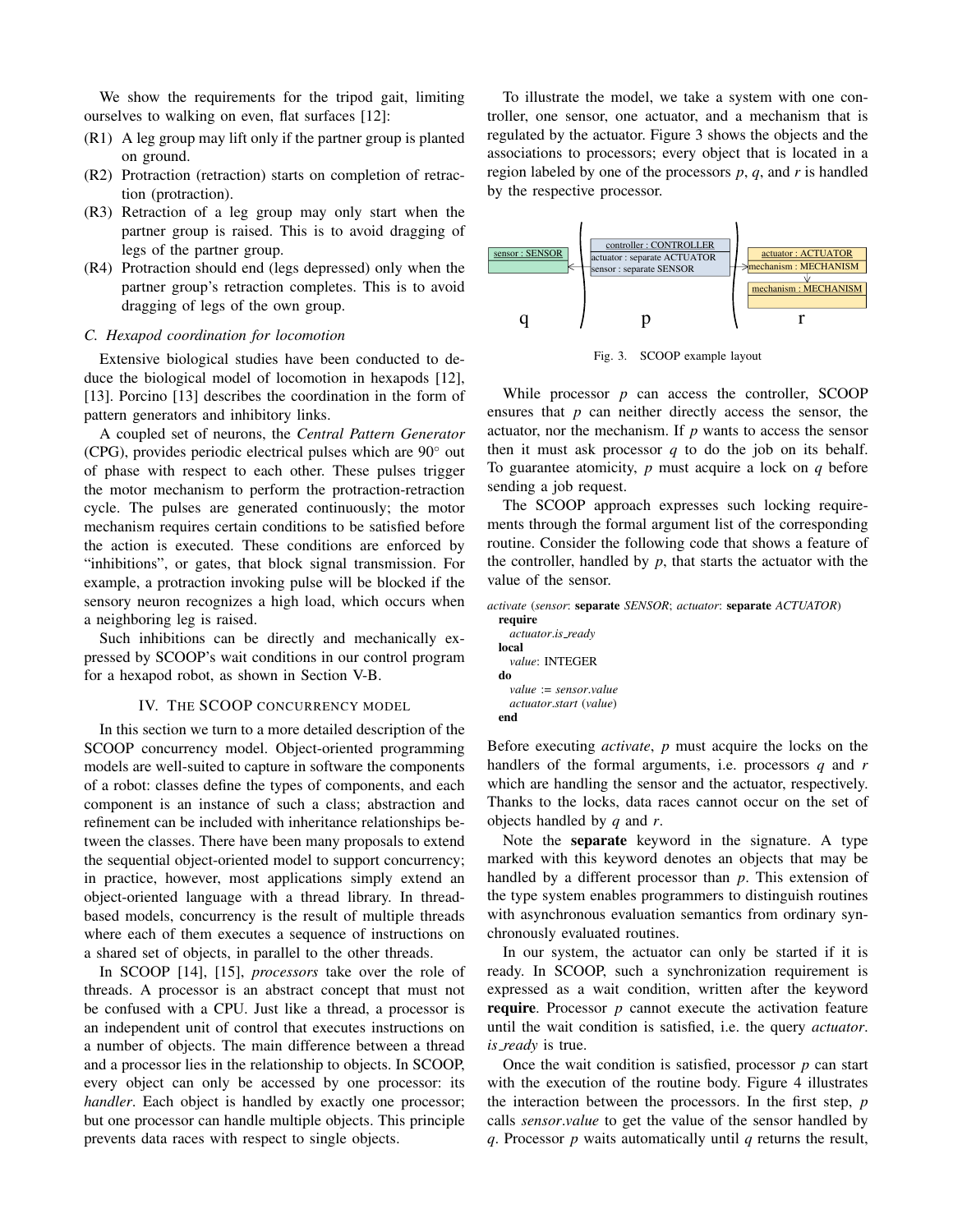as subsequent instructions in the activation feature depend on the result. This synchronization scheme is called *wait by necessity*.

In the second step, *p* makes a call to start the actuator, hence sending a request to *r*. However, *p* does not wait until *r* executed the request because there is no result – the feature is evaluated asynchronously, possibly involving a call to the mechanism. Lastly, *p* asks all locked handlers, here, *q* and *r*, to unlock as soon as they are done with the execution of the requests *sensor*.*value* and *actuator*.*start* (*value*) that have been added during the execution of the feature *activate*.



Fig. 4. SCOOP example interaction

#### V. HEXAPOD: IMPLEMENTATION

The SCOOP mechanisms serve as the basis for the implementation of the control program for a walking hexapod robot. SCOOP makes it possible to write code that closely reflects the hexapod specification presented in Section III. We review the hardware setup first.

#### *A. Robot hardware*



Fig. 5. The hexapod robot

Figure 5 shows the complete robot. Each leg of the robot consists of three servo motors and represents the three key segments: coxa, femur and tibia. Servo motors have a self-contained control loop mechanism ensuring that it achieves and maintains the desired position. Hence, the control program only needs to provide the desired position to the servo motor.

To determine whether the leg is planted on the ground, the feet of the two middle legs are equipped with a force sensor. Angle sensors provide confirmation that a leg has reached the AEP / PEP. For this, the sensors are installed next to the coxa servo motors of the middle legs.

The control program runs on a PC host, transmits commands, and receives sensor values over a wireless link from the hexapod.

# *B. Hexapod control in SCOOP*

The biological hexapod described in Section III-C contains a pattern generator for each leg. The pattern generator produces a periodic signal for the protraction-retraction cycle. The sensory ganglions inhibit or excite actions by taking inputs from the leg's sensory system and also taking inputs from state of neighboring legs. Given the coordination rules, we can now develop an object model that is in almost direct correspondence with the biological equivalent.

*1) Concurrent object model:* Figure 6 shows typical objects (class instances) in the design of the hexapod.



Fig. 6. Design

The *tripod gait processor* has two *pattern generators* for each of the two leg groups and triggers them to walk or stop. Upon receiving the signal, each pattern generator begin its sequence of protraction-retraction cycles. The pattern generator uses the actuation services of the *leg group* to cause leg movements; sensory data provided by the *signaler* tells the pattern generator about the state of the leg. The *sensor poller* is a common service which polls the sensors on the hardware and updates the signalers.

*2) Execution:* This section shows how the locomotion and the coordination of the two leg groups is implemented, based on the rules described in Section III-B. We highlight the natural translation of these rules to wait conditions.

The pattern generator, like its biological counterpart, triggers protraction and retraction cycles continuously.

| do |                                                    |
|----|----------------------------------------------------|
|    | <i>checklegs</i> ( <i>my_signaler</i> )            |
|    | from until stop_requested (my_signaler)            |
|    | loop                                               |
|    | begin_protraction (partner_signaler, my_signaler)  |
|    | ensure_protraction (my_signaler)                   |
|    | complete_protraction (partner_signaler)            |
|    | execute_retraction (partner_signaler, my_signaler) |
|    |                                                    |

*walk*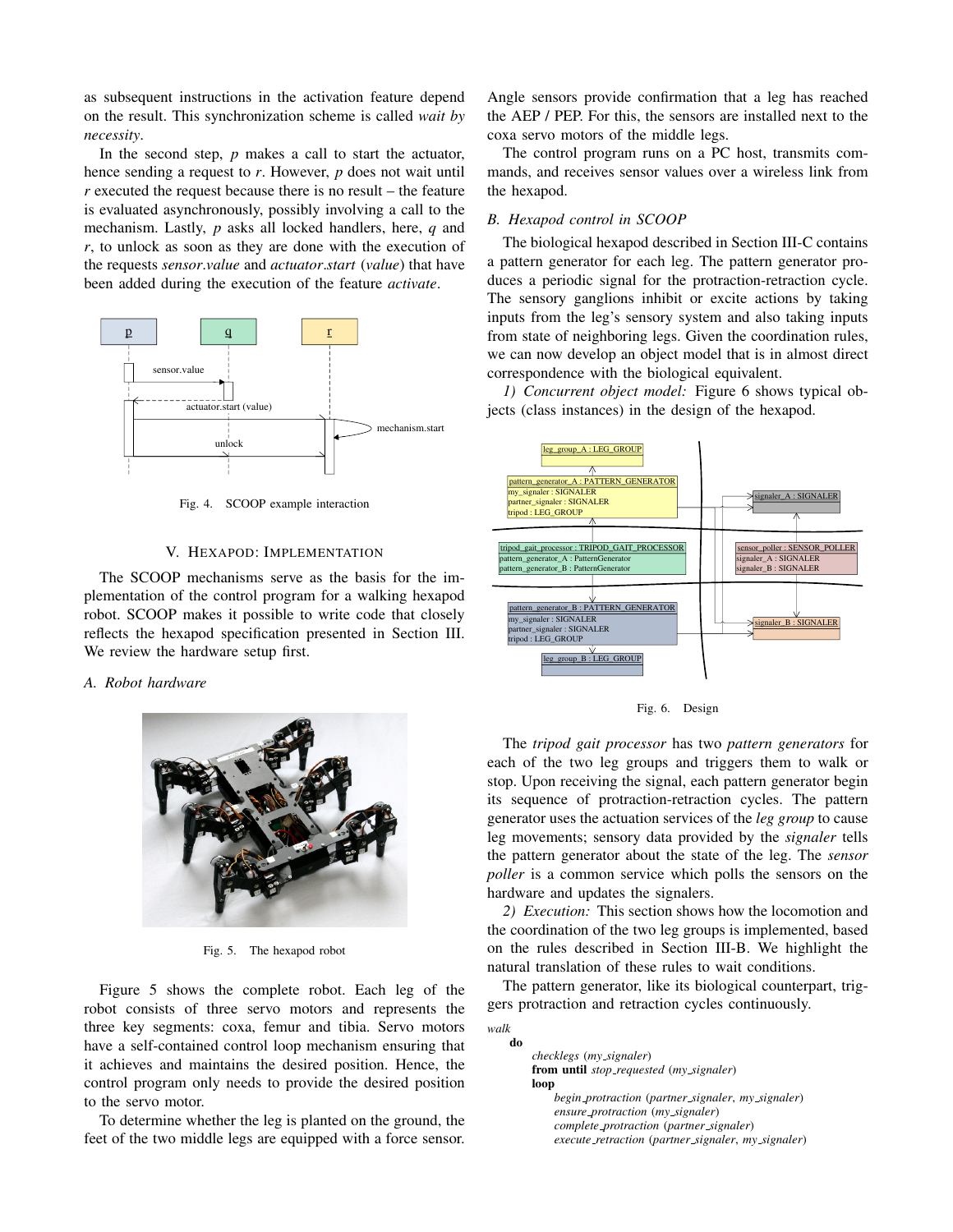end end

Protraction is divided into three phases: raising the legs, swinging to the AEP and then finally depressing to the ground. We now examine each of the routines called in the loop above.

*begin protraction* (*partner signaler*, *my signaler*: separate *SIGNALER*) require *my signaler*.*legs retracted partner signaler*.*legs down* not *partner signaler*.*protraction pending* do *tripod*.*lift my signaler*.*set protraction pending* (true) end

The first two wait conditions implement the rules (R1) and (R2). The third wait condition is implicitly necessary for the case where both leg groups are retracted and ready to protract. The call to *tripod*.*lift* is asynchronous and there can be a delay between the call and the moment the legs are physically raised. Without the third wait condition, it would be possible that one leg group executes *begin protraction* just after the other group finished *begin protraction*, because the sensors could indicate that both leg groups are on the ground. We create virtual sensor information to indicate when a protraction is in progress and use it to prevent the above situation. Routine *ensure protraction* is the continuation of the protraction.

```
ensure protraction (my signaler: separate SIGNALER)
    require
       my signaler.legs up
    do
       my signaler.set protraction pending (false)
       tripod.swing (my signaler.stride length, my signaler.stride ratio,
             my signaler.retraction time)
    end
```
The wait condition ensures that the leg group is raised before we proceed with the swing. This wait condition is not an explicit part of the rules  $(R1)$  -  $(R4)$ , as it is a constraint of the protraction itself. Note that it is not necessity to wait in a busy way until the leg group is lifted. The leg group lifts asynchronously and the pattern generator proceeds automatically as soon as the signaler is locked and the leg group is lifted. After the swing has been executed, the leg group is ready to be dropped, subject to wait conditions expressing rule (R4). This is shown in feature *complete protraction*.

*complete protraction* (*partner signaler*: separate *SIGNALER*) require *partner signaler*.*legs retracted* do *tripod*.*drop* end

With this set of operations the leg group has been raised from the PEP and planted on the AEP. Now it is time to retract the leg group with a call to *execute retraction*.

*execute retraction* (*partner signaler*, *my signaler*: separate *SIGNALER*) require *my signaler*.*legs down partner signaler*.*legs up*

do *tripod*.*retract* (*my signaler*.*retraction time*) end

The retraction is guarded by a wait condition that covers rules (R2) and (R3). Now the loop jumps back to a call to the feature *begin protraction*, whose wait condition *my signaler* .*legs retracted* will trigger waiting until the retraction completed.

# VI. COMPARISON OF PROGRAMMING APPROACHES

This section contrasts the SCOOP approach with more traditional approaches: sequential, event-driven, and multithreaded programming.

# *A. Sequential programming*

It is quite easy to structure the hexapod's tripod gait as a sequence of operations.

```
TripodLeg lead = tripodA;
TripodLeg lag = tripodB;
while (true) {
    lead.Raise();
    lag.Retract();
    lead.Swing();
    lead.Drop();
    TripodLeg temp = lead;
    lead = lag;
    lag = temp;
}
```
The solution defines a lead and a lag group. The lead leg group performs the protraction and the lag leg group performs the retraction. After each iteration the leg groups change their roles. Each of the calls, *Raise*, *Retract*, *Swing* and *Drop*, is synchronous; It returns only when the completion is confirmed by the sensors.

The sequential program is by construction incapable of performing concurrent actions and this results in less efficient walking. Also, when trying to scale the problem to a more robust hexapod with autonomous legs, the code may become more complicated.

### *B. Event-driven model*

The publisher-subscriber model, in which clients register themselves with a provider to receive updates, supports a decoupled system. The subscription request and update callbacks occur over simple interfaces. Some languages even provide a built-in mechanism to support this methodology. For the hexapod leg coordination, each leg subscribes to event information from its neighbors. In the callback handlers, the control is established; upon receiving a neighbor's retraction start event, a leg can start protracting.

Such models, heavily used in middlewares such as MOOS [9] and ROS [11], result in complex control flow due to the interactions of event handlers. Maintaining clear control flow is trivial in SCOOP as sequential reasoning can be applied, up to wait-conditions and wait-by-necessity. Still, these two mechanisms support direct reasoning better than an event-driven approach, where the events are separated from control-flow structures.